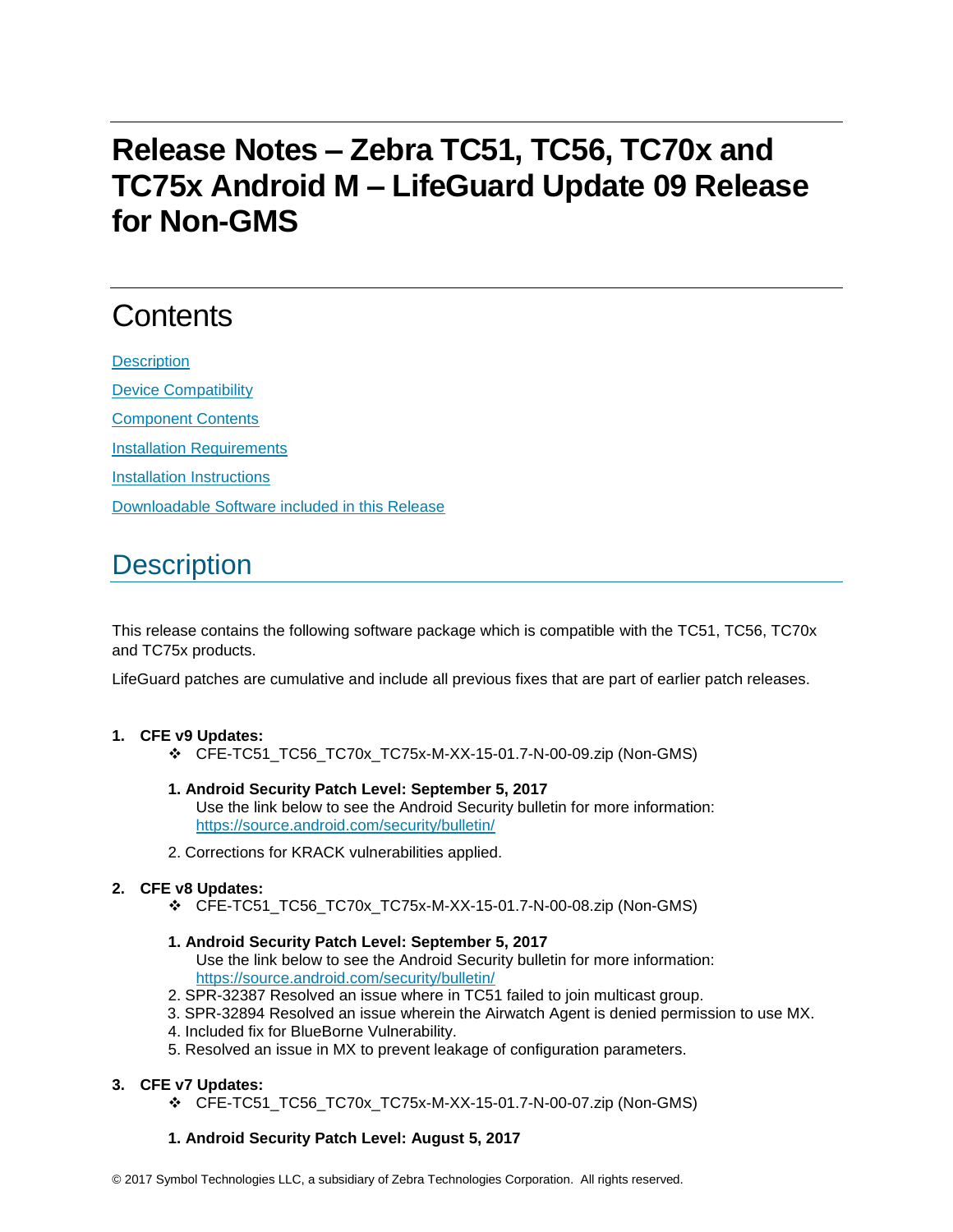Use the link below to see the Android Security bulletin for more information: <https://source.android.com/security/bulletin/>

2. Resolved an issue where in OTA update package size consumes more memory. This results in an incremental patch file size which is less than one third of the size of the previous LifeGuard Patch6 file and is therefore quicker to download and deploy onto devices in the field.

#### **4. CFE v6 Updates:**

❖ CFE-TC51\_TC56\_TC70x\_TC75x-M-XX-15-01.7-N-00-06.zip (Non-GMS)

#### **1. Android Security Patch Level: July 1, 2017**

Use the link below to see the Android Security bulletin for more information: <https://source.android.com/security/bulletin/>

#### **5. CFE v5 Updates:**

❖ CFE-TC51\_TC56\_TC70x\_TC75x-M-XX-15-01.7-N-00-05.zip (Non-GMS)

#### **1. Android Security Patch Level: June 5, 2017**

Use the link below to see the Android Security bulletin for more information: <https://source.android.com/security/bulletin/>

2. SPR-31494 Resolved an issue where in scanning doesn't work when chrome browser is open.

#### **6. CFE v4 Updates:**

❖ CFE-TC51\_TC56\_TC70x\_TC75x-M-XX-15-01.7-N-00-04.zip (Non-GMS)

#### **1. Android Security Patch Level: May 5, 2017**

Use the link below to see the Android Security bulletin for more information: <https://source.android.com/security/bulletin/>

- 2. Resolved an issue where in Proximity sensor is not working correctly when using VoIP calls.
- 3. Added support to enter charge only mode when the battery temperature reaches  $47^{\circ}$ C.

#### **7. CFE v3 Updates:**

- ❖ CFE-TC51\_TC56\_TC70x\_TC75x-M-XX-15-01.7-N-00-03.zip (Non-GMS)
- 1. **Android Security Patch Level:** April 5, 2017 Use the link below to see the Android Security bulletin for more information: <https://source.android.com/security/bulletin/>
- 2. Resolved an issue where in conversion from GMS to Non-GMS OS v01-15-01.7 or vice versa would not work if CFE v2 OTA Incremental Package is already installed.
- 3. Resolved an issue where in patches can't be applied via external SD card when using MDM.
- 4. SPR 31092 Added support for regenerating the keystore master-key file after retry failure.
- 5. Already included the support for ATLAS P02 AOSP 15-01.7.zip Package 2 Incremental Update (Mandatory)

### <span id="page-1-0"></span>Device Compatibility

This software release has been approved for Android TC51, TC56, TC70x and TC75x Marshmallow Non-GMS models mentioned below.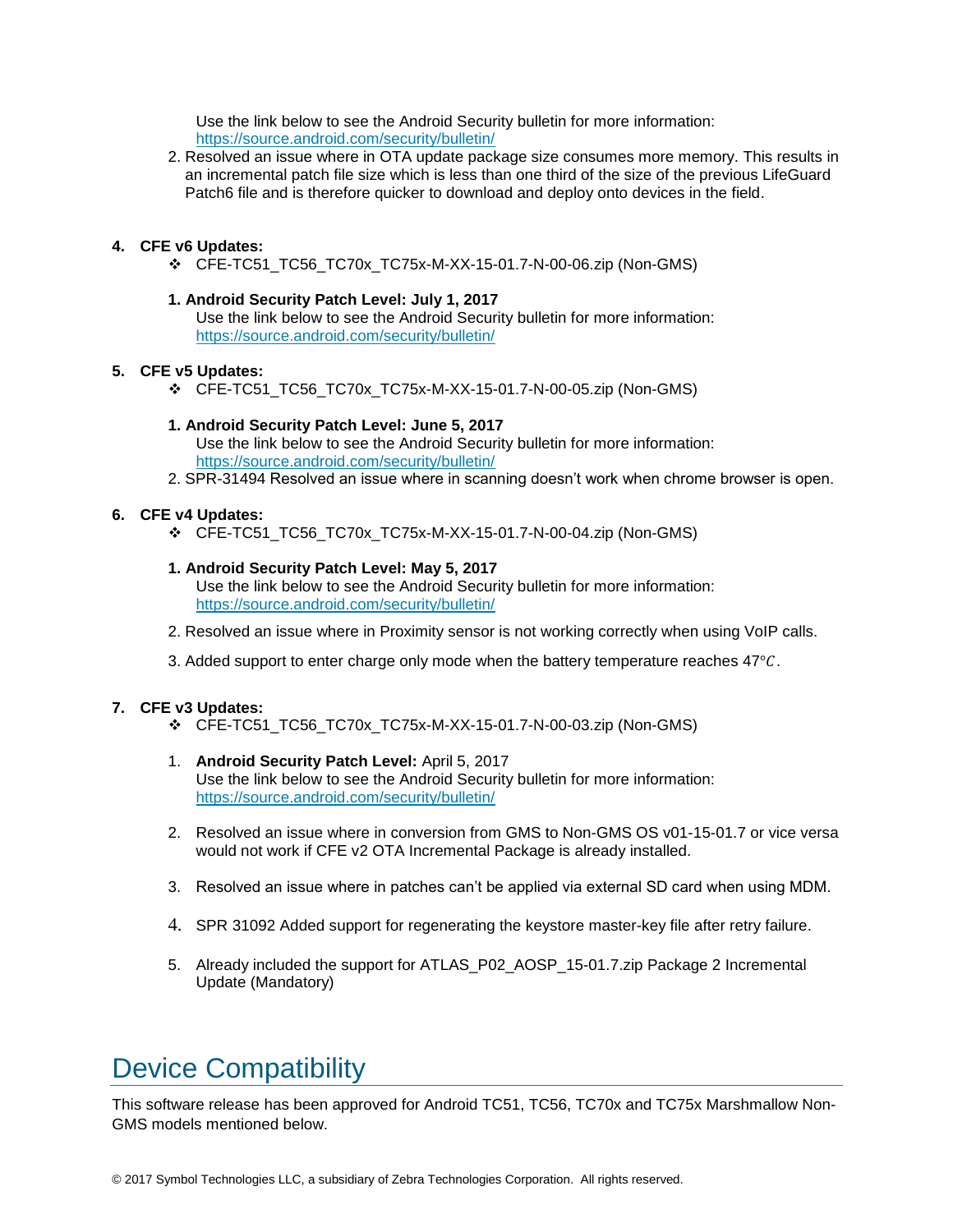| Device            | <b>Operating System</b> |
|-------------------|-------------------------|
| TC510K-2PAZU2P-US | <b>Android M</b>        |
| TC510K-2PAZU2P-A6 | <b>Android M</b>        |
| TC510K-2PAZU2P-IA | <b>Android M</b>        |
| TC510K-2PAZU4P-US | <b>Android M</b>        |
| TC510K-2PAZU4P-A6 | <b>Android M</b>        |
| TC510K-2PAZU4P-IA | <b>Android M</b>        |
| TC56CJ-2PAZU2P-A6 | <b>Android M</b>        |
| TC56DJ-2PAZU2P-A6 | <b>Android M</b>        |
| TC56DJ-2PAZU2P-BR | <b>Android M</b>        |
| TC56DJ-2PAZU2P-IA | <b>Android M</b>        |
| TC56DJ-2PAZU2P-TN | <b>Android M</b>        |
| TC56CJ-2PAZU4P-A6 | <b>Android M</b>        |
| TC56DJ-2PAZU4P-A6 | <b>Android M</b>        |
| TC56DJ-2PAZU4P-BR | <b>Android M</b>        |
| TC56DJ-2PAZU4P-IA | <b>Android M</b>        |
| TC700K-02B22B0US  | <b>Android M</b>        |
| TC700K-02B24B0US  | <b>Android M</b>        |
| TC700K-02B22B0A6  | <b>Android M</b>        |
| TC700K-02B24B0A6  | <b>Android M</b>        |
| TC75FK-22B22ADA6  | <b>Android M</b>        |
| TC75FK-22B24ADA6  | <b>Android M</b>        |
| TC75FK-22B22ADBR  | <b>Android M</b>        |
| TC75FK-22B22ADIA  | <b>Android M</b>        |
| TC75FK-22B22ADID  | <b>Android M</b>        |
| TC75FK-22B22ADTN  | <b>Android M</b>        |
| TC75FK-22F22ADA6  | <b>Android M</b>        |
| TC75FK-22B22ADTW  | <b>Android M</b>        |

# <span id="page-2-0"></span>Component Contents

| Component / Description     | Version                   |
|-----------------------------|---------------------------|
| <b>Product Build Number</b> | 01-15-01.7-MN-00-PATCH009 |
| <b>Android Version</b>      | 6.0.1                     |
| <b>WLAN</b>                 | FUSION BA 2 00.0.8.031 M  |
| MX version                  | 6.2.1.001                 |

## <span id="page-2-1"></span>Installation Requirements

- ADB installed on the PC (including adb drivers)
- USB debugging turned ON (from Developer options)
- TC51/TC56/TC70x/TC75x has at least:
	- o Version 01-15-01.7 build (GA)

### <span id="page-2-2"></span>Installation Instructions

BEFORE UPDATING THE OS IMAGE, EXTERNAL POWER MUST BE APPLIED TO THE TERMINAL VIA USB CHARGING CABLE OR CRADLE.

PLEASE ENSURE BATTERY LEVEL IS > 30%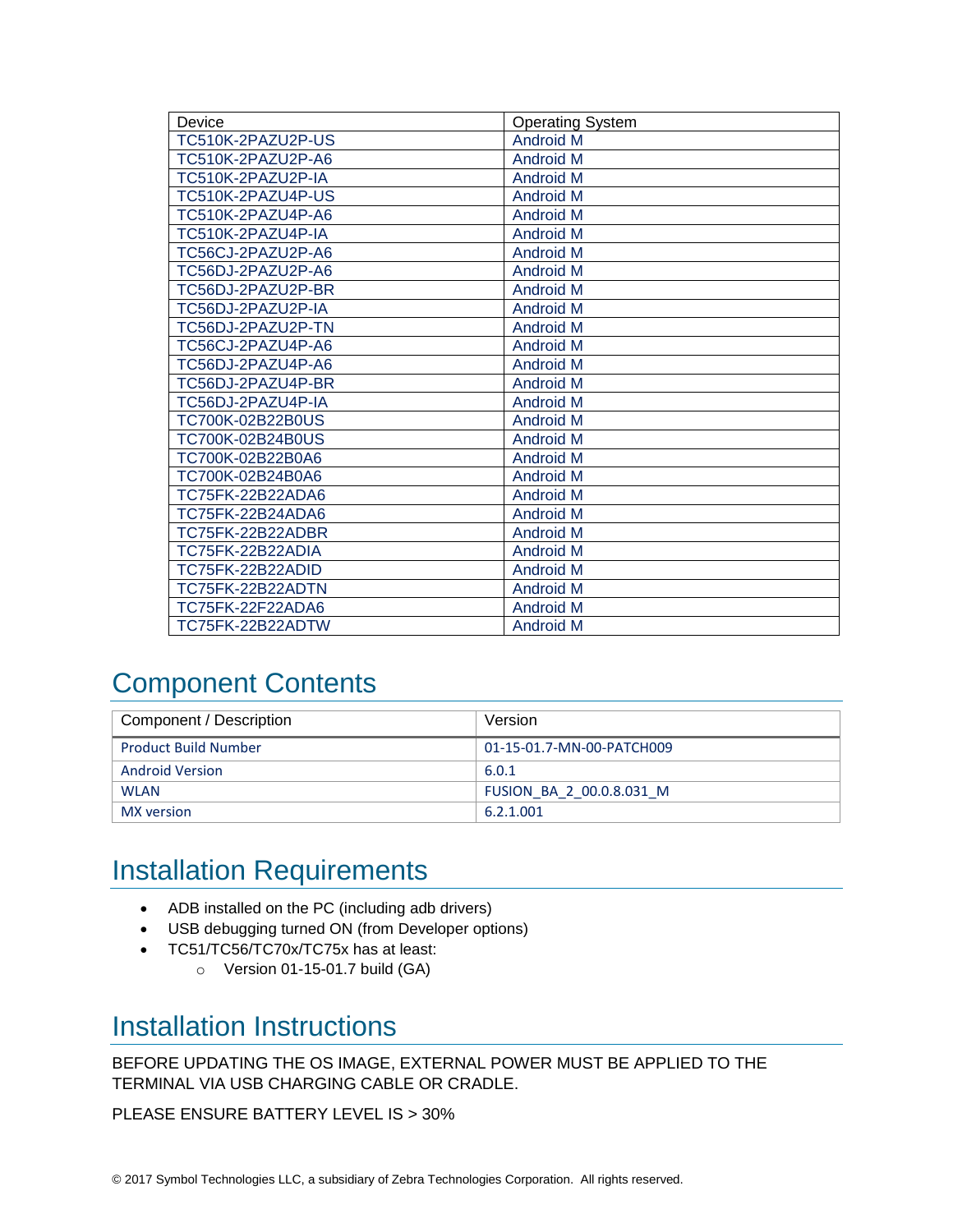### CFE software update procedure for TC51, TC56, TC70x and TC75x:

- 1. Plug the TC51/TC56/TC70x/TC75x into the USB & Charging Cable and then the Cable to the PC. If you have a Cradle with USB connectivity, connect it now.
- 2. You may need to pull down the top menu and if you see "USB for charging", touch it and then change it to "File transfers".
- 3. Open Command Prompt, run *"adb devices"* and check to see if you are able to see the device's serial number… If yes, proceed… if not you will need to get the PC set up with the proper drivers or install an External SD Card.
- 4. On device you will see "USB for Charging" USB applet popup, once connected to any windows PC, click on this and change to "File Transfer" this way your PC will see Internal Storage Folder of the Device.
	- a. *Note*: If you have an External SD Card installed, you can drag & drop the files on that card to perform the Recovery update that way… if not, continue with the ADB Sideload.
	- ❖ Download Image CFE-TC51\_TC56\_TC70x\_TC75x-M-XX-15-01.7-N-00-09.zip
- 5. Entering into Recovery Mode
	- a. Choice 1: In Command Prompt, type *"adb reboot recovery" and click enter*.
	- b. Choice 2:
		- Reset and hold PTT key
		- When Zebra Technologies logo appears on the screen Release the PTT Key
- 6. Your TC51/TC56/TC70x/TC75x will reboot and put you on the Android Recovery screen.
- 7. if applying update via Sideload Method
	- a. Use the Volume + and to highlight, *"Apply update from ADB"* and press the Power Key to select it
- 8. if applying update via External SD card
	- a. Use the Volume + and to highlight "Apply update from SD card" and press the Power Key to select it
	- b. Use the Volume + and to highlight package CFE-TC51\_TC56\_TC70x\_TC75x-M-XX-15-01.7-N-00-09.zip and press the Power Key to select it.
	- c. Go to Step 10 once above steps are completed
- 9. With your Command Prompt open, type *"adb sideload" and add a space and then* drag and drop the CFE-TC51\_TC56\_TC70x\_TC75x-M-XX-15-01.7-N-00-09.zip on to it and click enter.
	- a. Your PC screen will show files being installed and a little blue horizontal progress bar on your device will show status… and after about 6 minutes it should be done and you should be back at the Android Recovery screen.